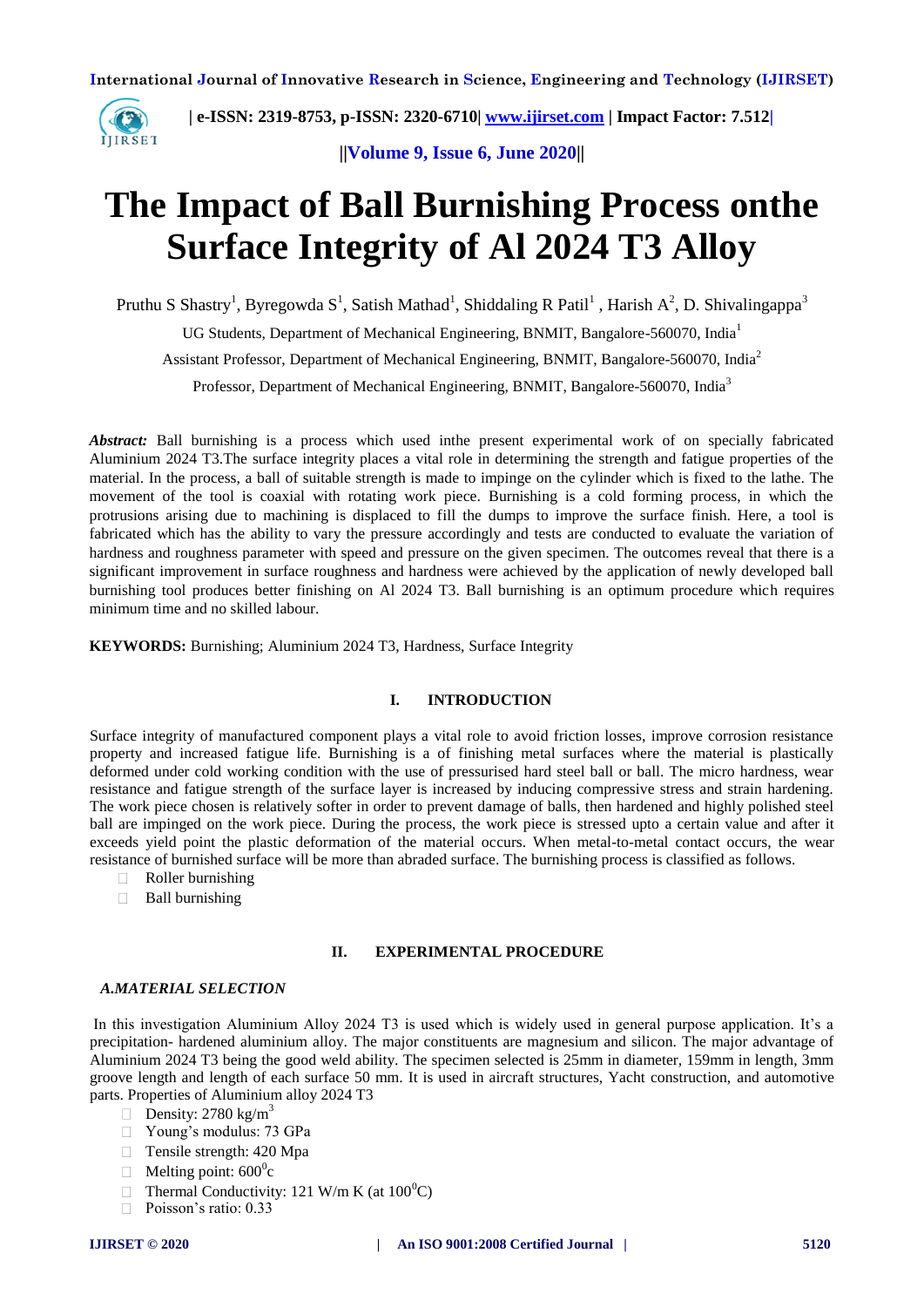

# **| e-ISSN: 2319-8753, p-ISSN: 2320-6710| [www.ijirset.com](http://www.ijirset.com/) | Impact Factor: 7.512|**

**||Volume 9, Issue 6, June 2020||** 

#### *B.MODELLING*

The burnishing tools till date do not have the convenience for variation in pressure, because of which a new tool was introduced in this investigation which enable the burnishing of entire stretch with a fixed pressure at a stretch. The main objective of this investigation was to examine the effect of newly developed tool to improve surface characteristic. The effect of burnishing parameters such as feed rate, speed of burnishing, and force exerted on the work piece is comprehensively studied through this work. The Ball Burnishing tool has been developed to control the pressure applied by ball on work piece. Tool consists of cylinder connected to hand pump. At the nose end of cylinder, L-shaped frame is attached. Ball is supported by the frame. When oil pressure is supplied through cylinder, ball exerts burnishing force on aluminium alloy 2024 T3 rod during burnishing.

| Composition | Al   | Cu  | $\mathbf{Cr}$ | Mg  | Mn  | Si      | Zn   | Fe  | Ti   |
|-------------|------|-----|---------------|-----|-----|---------|------|-----|------|
| Percentage  | 94.7 | 4.9 | 0.1           | 1.8 | 0.9 | $0.5\,$ | 0.25 | 0.5 | 0.15 |

## *C.SPECIMEN PREPARATION*

Initially, the specimen is chosen as per the desired requirements. The work piece is then machined by fixing it on lathe. Next single point cutting tool is fixed in the tool post of the lathe and work piece is turned to have a 4 steps sand groove in between them. It was divided into number of parts of length 50mm with a gap of 3mm. These are tested for various parameters. Specimen one is without burnishing, the rest is burnished with variation in pressure and speed.



Aluminium specimen after turning and grooving

## *D.EXPERIMENT CONDUCTION*

The specimen is prepared and burnishing tool is fixed to the tool post. The fixture is fabricated in such a way that the tool can be fixed to any lathe for operation. Burnishing force can be controlled by rotating knob connected with pressure gauge. At first the tool comes in contact with work piece at a point which is a condition of sliding friction, later once the work piece is rotated the rolling friction comes into picture. The ball comes into initially contact with the metal surface in the ball, further when the contact the pressure of contact increases and exceeds the yielding the metal in the plastic deformation zone. At this point local plastic strain is developed. After the ball is passed through the entire specimen it is removed and the material will recover elastically which results in residual compressive stresses occur in the surface layer.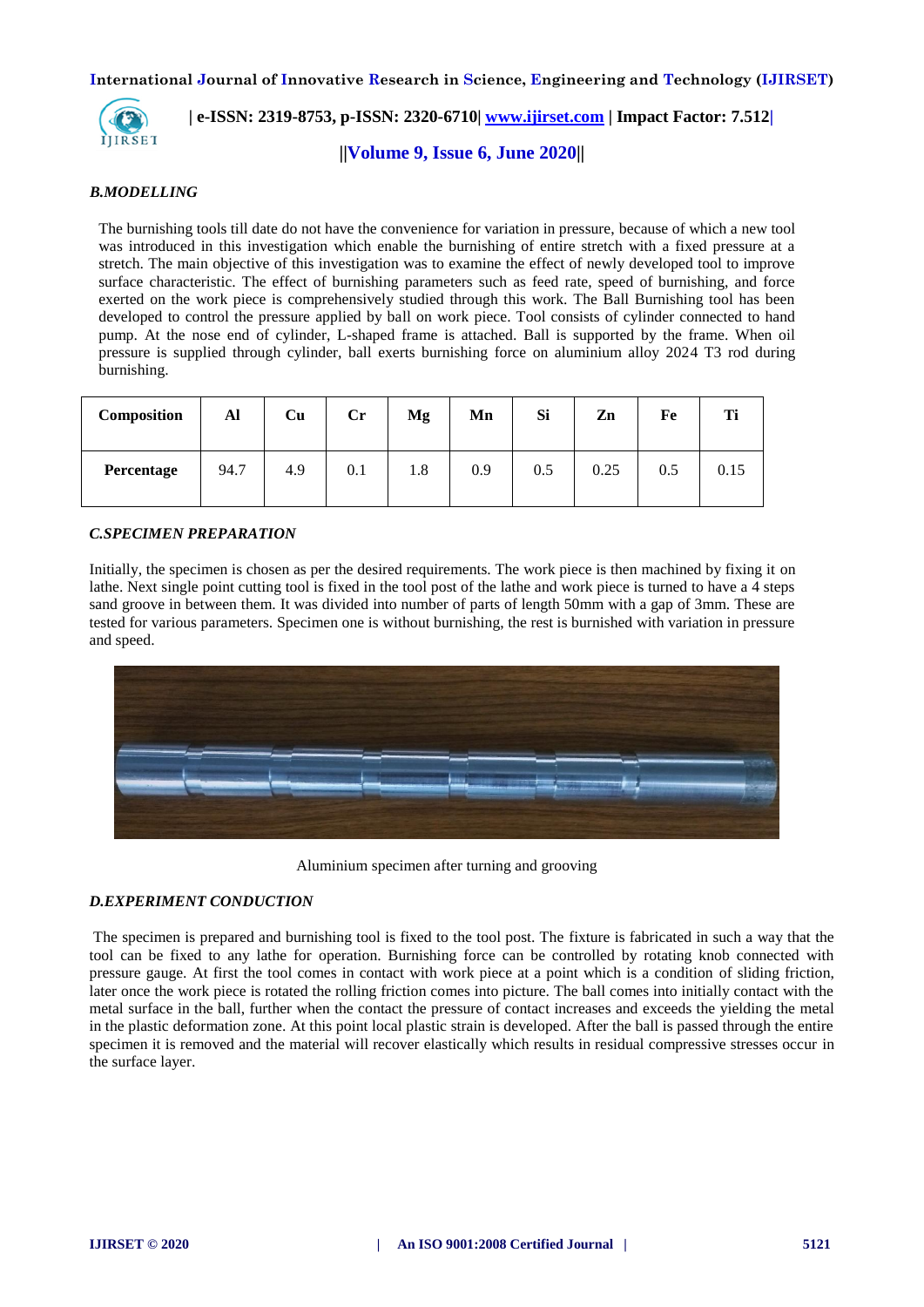

 **| e-ISSN: 2319-8753, p-ISSN: 2320-6710| [www.ijirset.com](http://www.ijirset.com/) | Impact Factor: 7.512|**

**||Volume 9, Issue 6, June 2020||** 



Burnishing process carried out on the specimen

Once the tool is fixed to the fixture; the ball is bought into contact with the specimen and pressure is applied from the hand pump assembly through ball to the specimen. The trials are conducted for change in pressure keeping speed and number of pass constant. The hardness test is conducted using Micro Vickers hardness testing equipment. Later roughness test is conducted using Tally surf meter. The specimens are studied under Electron microscope before and after burnishing.

#### **III. RESULTS AND DISCUSSION**

## **EFFECT OF BALL BURNISHING ON SURFACE HARDNESS**

Burnishing is carried out for a fixed number of passes. The pressure is varied from  $10\text{kg/cm}^2$  to40kg/cm<sup>2</sup>. The MVHN value is noted down at each stage and tabulated. Table 2 shows the hardness of material before and after burnishing with varied pressures. Fig 2 shows the variation of surface hardness with pressure. It is found there is a significant change in plastic deformation of higher picks after burnishing. The hardness is also found vary with the speed which is shown

| <b>LOCATION</b> | <b>HARDNESS HRB</b> |
|-----------------|---------------------|
|                 | 85                  |
| 2               | 88                  |
| 3               | 89                  |
|                 | 93                  |
| 5               | 95                  |
| 6               | 96                  |
|                 | 98                  |

## **EFFECT OF BURNISHING ON SURFACE ROUGHNESS**

From the trials it is found that there is a significant change in surface roughness due to the variation in spindle speed, and pressure exerted. Surfaceroughness value before and after burnishing is tabulated in Table 3